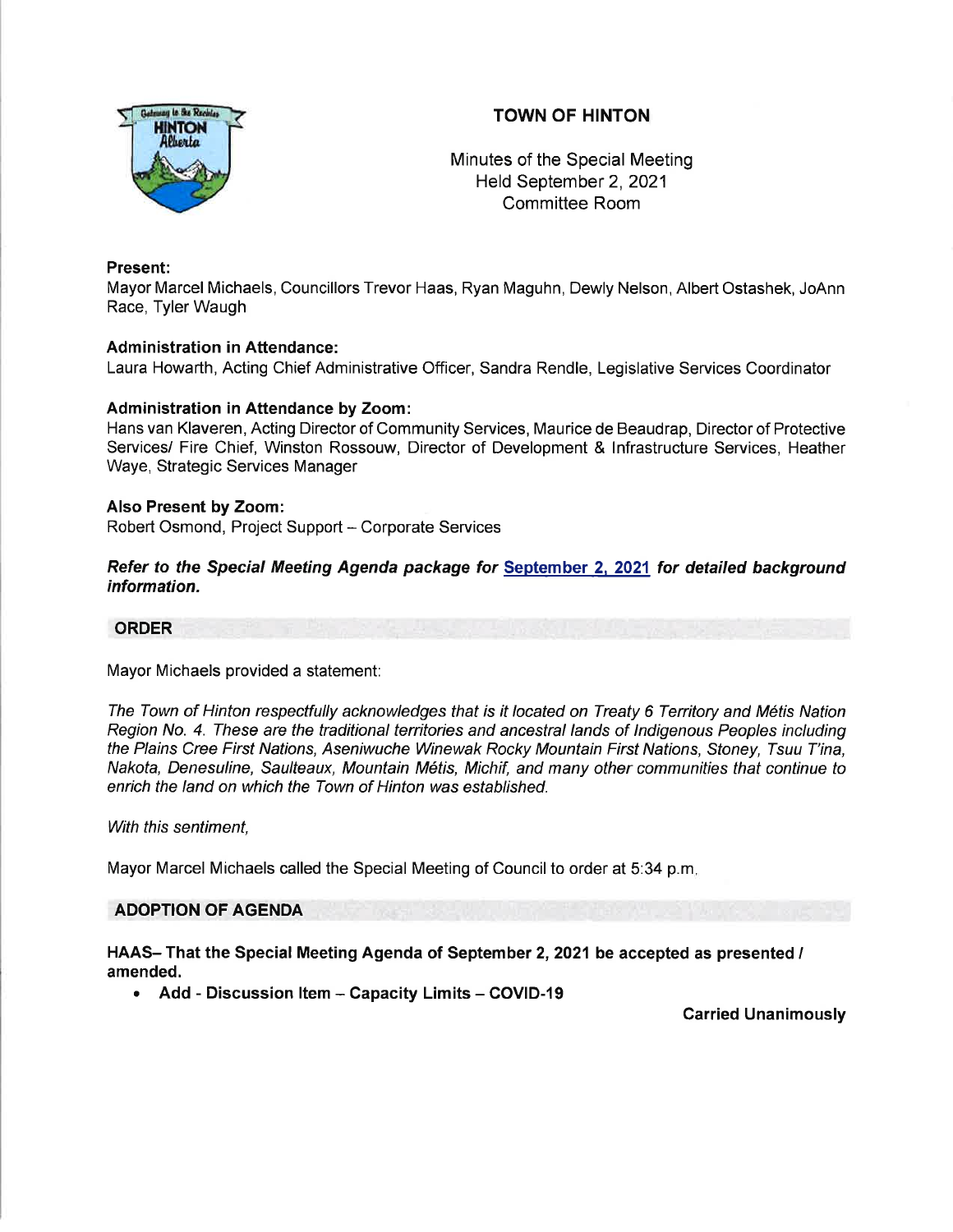#### ACTION ITEMS

1. Mandatorv Face Coverinqs Bvlaw No. <sup>1163</sup>

NELSON - That Council give Mandatory Face Coverings Bylaw No. 1163 First Reading. Carried Unanimously

MAGUHN - That Council omit section 4.2.1 of Mandatory Face Coverings Bylaw No. 1163. Withdrawn

HAAS - That Council give Mandatory Face Coverings Bylaw No. 1163 Second Reading. Carried Unanimously

OSTASHEK - That Council give Mandatory Face Coverings Bylaw No. 1163 unanimous consent for Third Reading.

Carried Unanimously

RACE - That Council give Mandatory Face Coverings Bylaw No. 1163 Third Reading. Carried Unanimously

NELSON - That Council share concerns in writing regarding COVID-19 governance and leadership with the Provincial Government.

Withdrawn

OSTASHEK - That Council direct Mayor Michaels to send a letter to the Provincial Government requesting implementation of reasonable restrictions to help control the spread of COVID-19.

Carried Unanimously

WAUGH - That Council direct Mayor Michaels to send a letter to the Grande Yellowhead School Division and the Evergreen Catholic Separate School Division informing them of Council's Mandatory Face Coverings Bylaw decision and urging them to consider implementing enhanced mask requirements.

**Carried Unanimously** 

A short break was called at 6:50 p.m. and the meeting convened at 6:56 p.m

#### DISCUSSION ITEMS

1. Capacity Limits - COVID-19

HAAS - That Council direct Administration to bring back a report on possible capacity limitation to public gatherings to the September 14, 2021 Standing Committee Meeting.

> Defeated 1-6 For: Haas Against: Michaels, Maguhn, Nelson, Ostashek, Race, Waugh